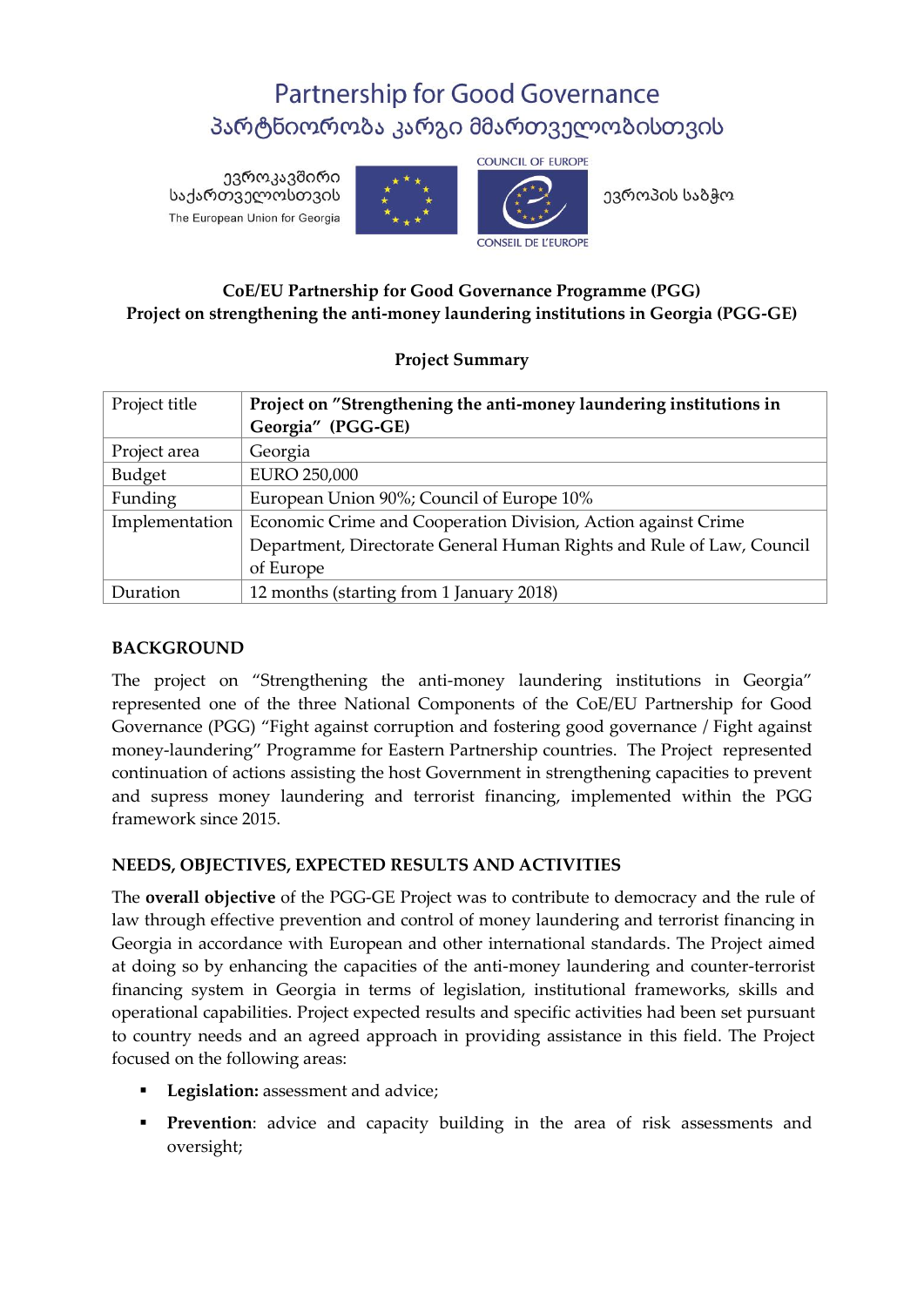**Enforcement:** strengthening the capacities of criminal justice institutions to investigate, prosecute, and adjudicate money laundering and other types of economic crime.

In line with the above, the Project's expected results were:

- **Expected Result 1:** Effective measures for mitigation of risks of money laundering at the national level were elaborated;
- **Expected Result 2:** Capacities to investigate, prosecute and adjudicate money laundering and terrorist financing cases were enhanced;
- **Expected Result 3:** Compliance of AML/CFT regulatory/supervisory legal framework and capacities of supervisors and monitoring entities to implement AML/CFT obligations were reinforced.

Assistance activities in each field included assessments, provision of expert advice, workshops, trainings, and roundtables. The activity results were documented in technical papers, handbooks, or other **written output** which are available on the Project website.

#### **COUNTERPARTS/BENEFICIARIES**

Project counterparts/beneficiaries:

- Ministry of Finance of Georgia (including the Revenue Service of Georgia Legal Entity of Public Law of the Ministry of Finance);
- Financial Monitoring Service of Georgia (FIU of Georgia);
- National Bank of Georgia;
- **Insurance State Supervision Service of Georgia;**
- Georgian Bar Association;
- **Service for Accounting, Reporting and Auditing Supervision ;**
- Ministry of Justice (through National Agency of Public Registry, Chamber of Notary);
- **Prosecutor's Office of Georgia;**
- **State Security Service of Georgia;**
- **Investigation Service of the Ministry of Finance;**
- High School of Justice.

#### **IMPLEMENTATION ARRANGEMENTS**

As the key actor in this thematic area and the EaP region, the Council of Europe Directorate General of Human Rights and Rule of Law, Action against Crime Department, was in charge of implementing activities under this Project. It engaged international long- and short-term experts in the field of anti-corruption and economic crime and local experts from EaP countries to that end.